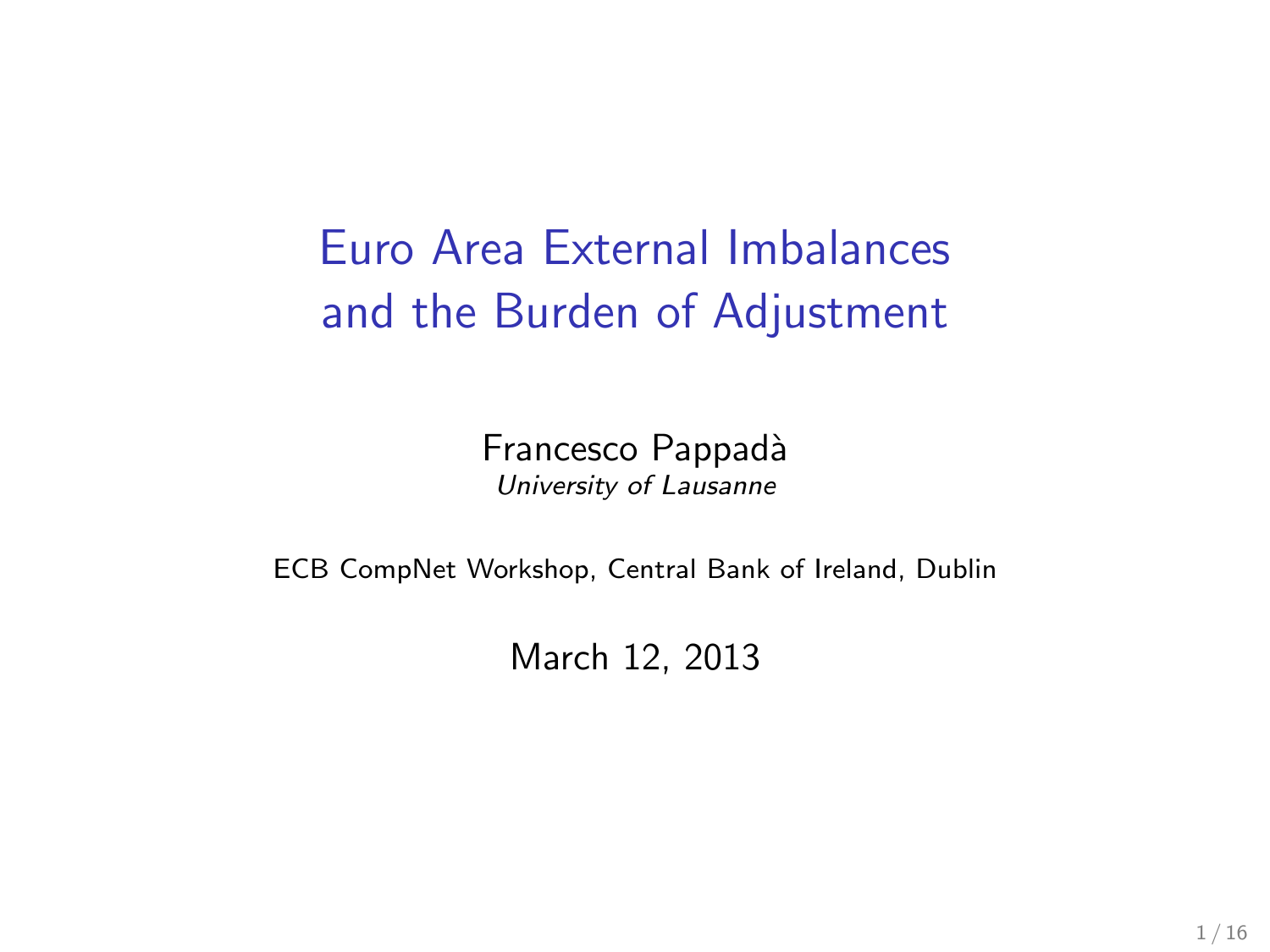#### Euro Area Current Account

C32 Euro area b.o.p.: current account<br>(seasonally adjusted; 12-month cumulated transactions as a percentage of GDP)

current account balance



Source : ECB.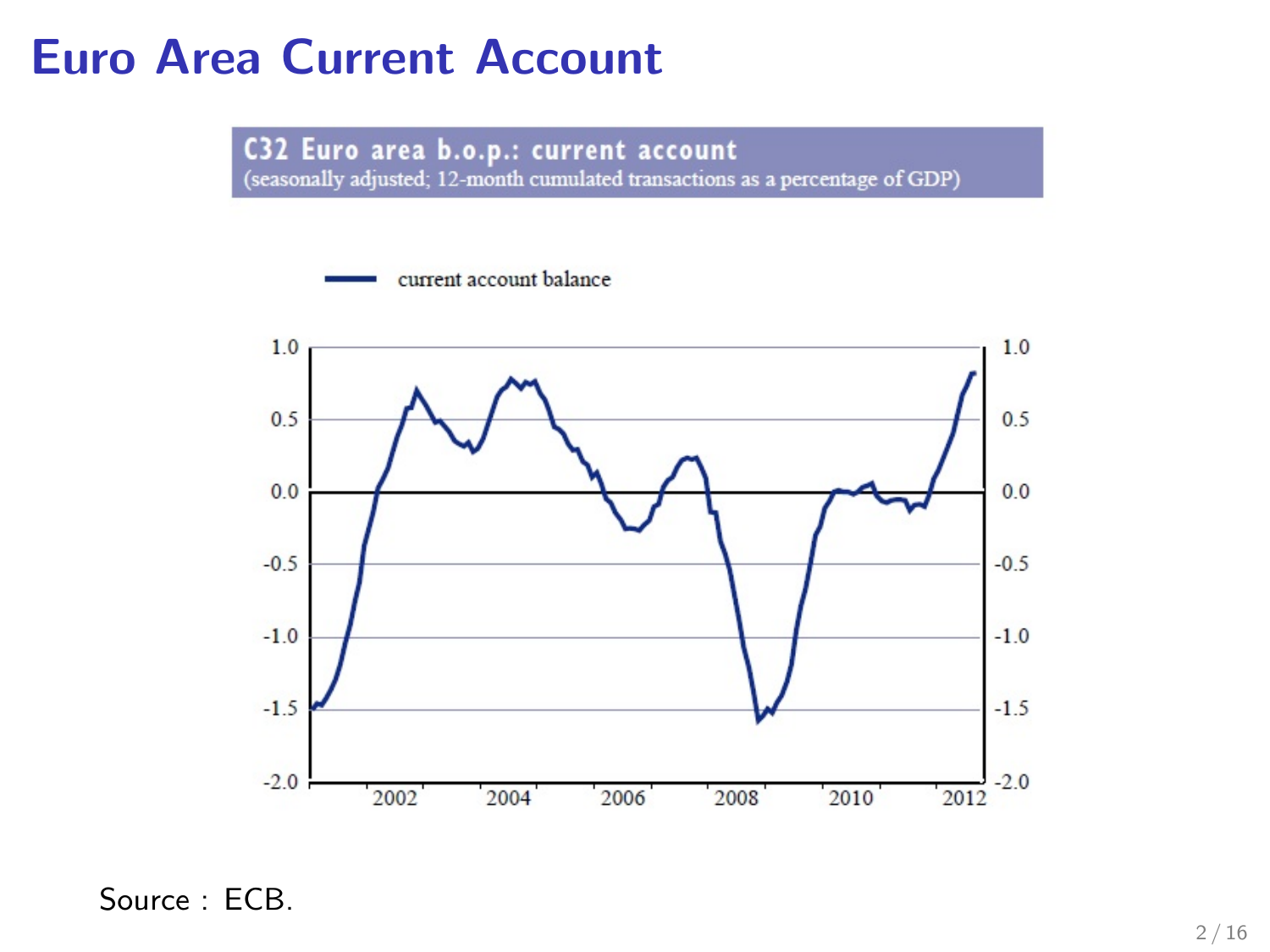## Current account balances in the Euro Area



Source: Hale (2013). Note: Individual GIIPS lines don't add up to the total GIIPS because of inter-GIIPS balances.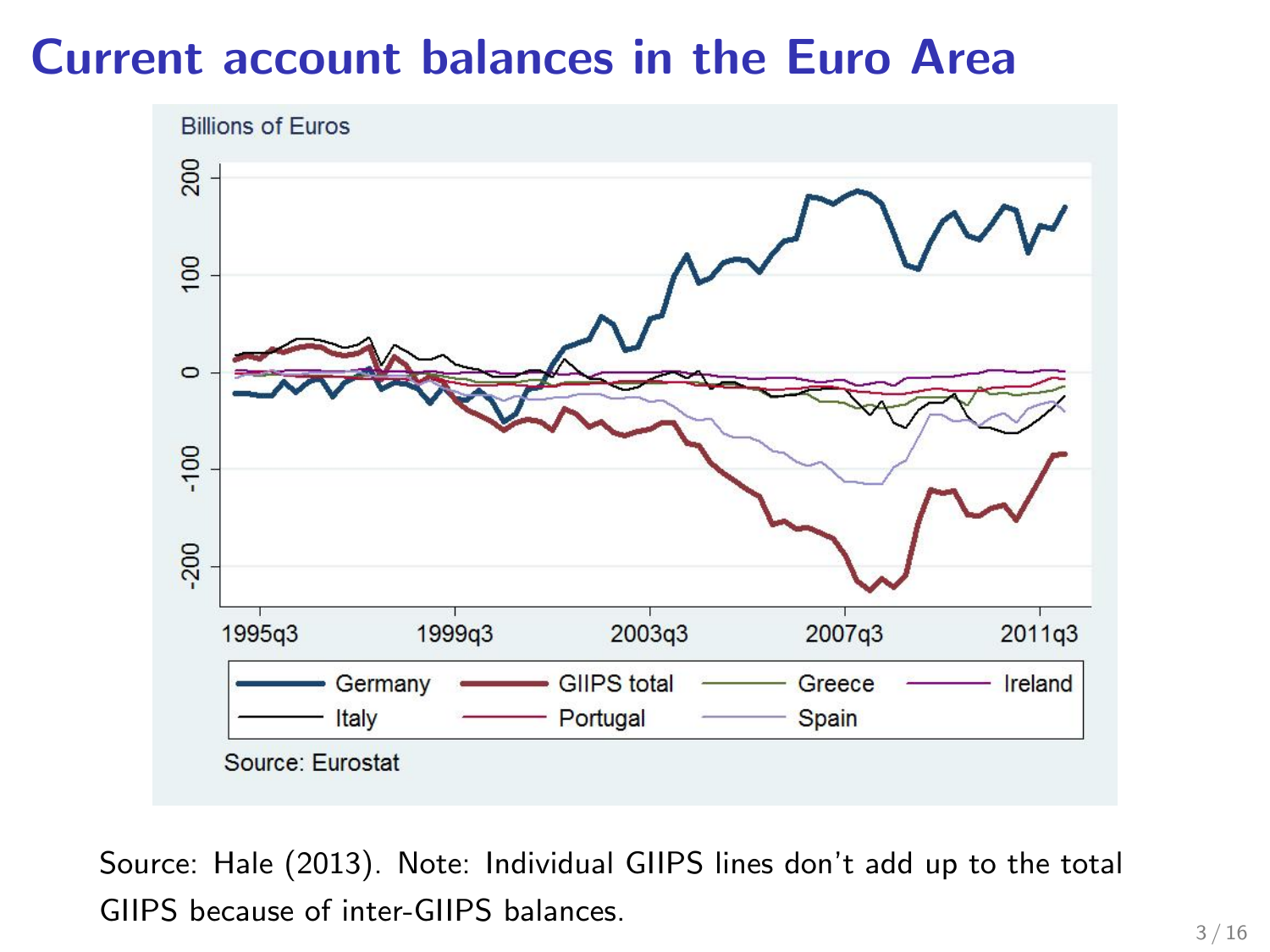#### Intra Extra CA

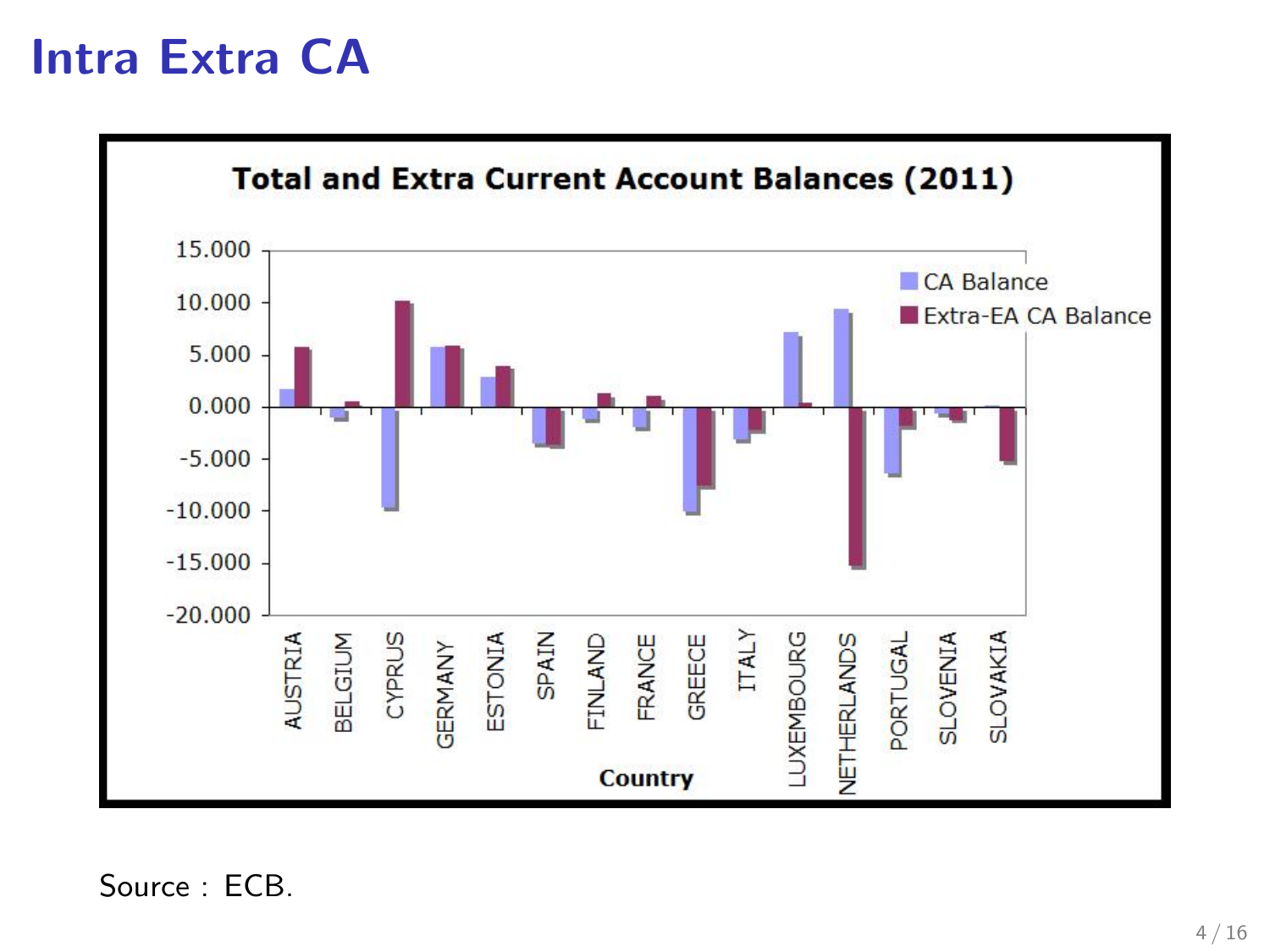# Harmonised Competitiveness Indicators

#### **Developments in HCIs**

(CPI-based, including intra- and extra-trade; cumulated changes over 199901-201202; percent)



#### Source: Eurostat

Note: A positive number implies a gain in price competitiveness. For the euro area, the chart shows the EER-40 (CPI-deflated), based on extra-trade only.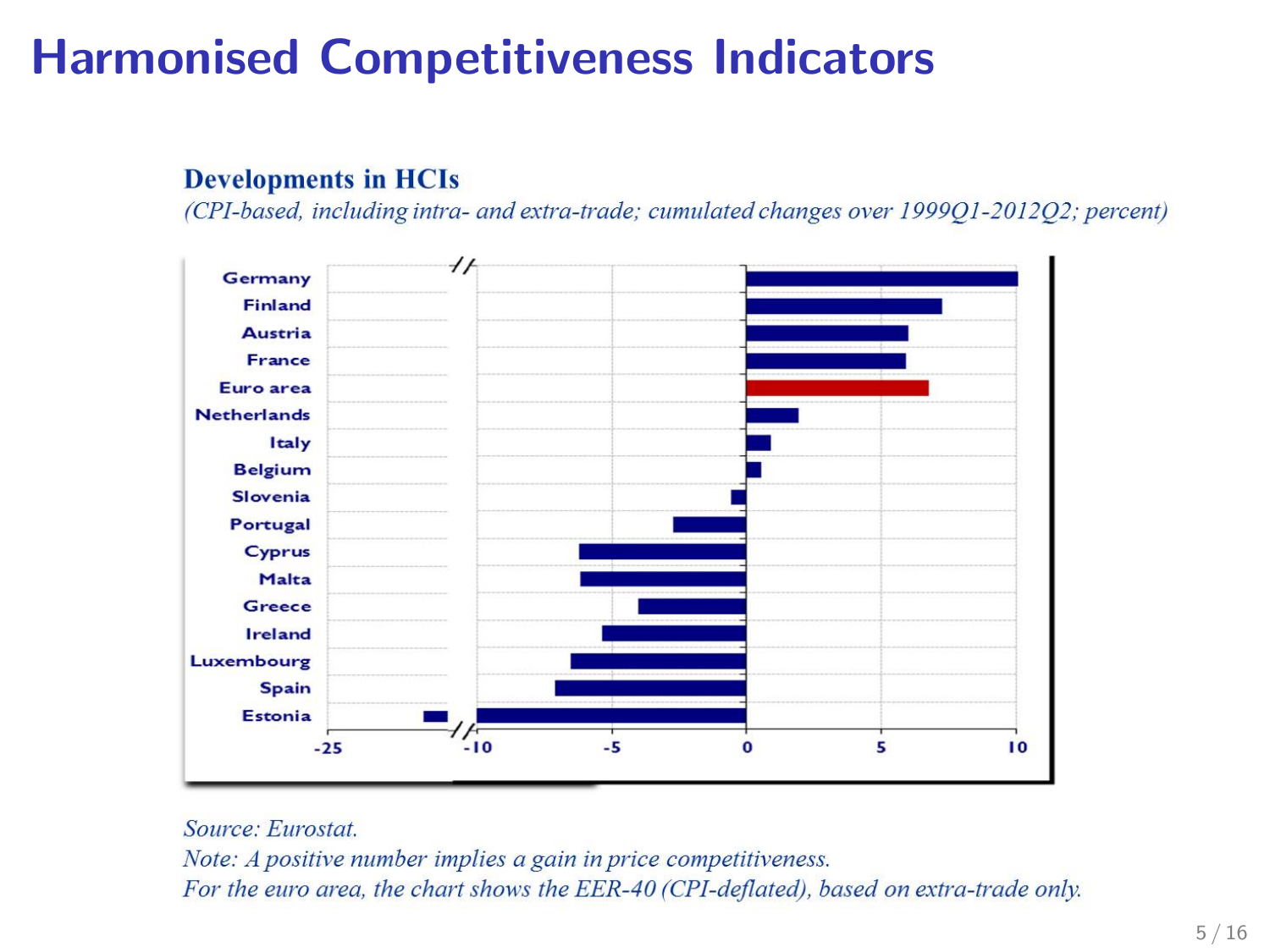# Stylized facts

- 1. The importance of the extra-EA dimension :
	- $\triangleright$  a large fraction of CA surpluses in Euro Area is due to surplus w.r. to extra-EA countries
	- $\triangleright$  a large fraction of CA deficits in Euro Area is due to deficits w.r. to extra-EA countries
- 2. Chen, Milesi-Ferretti and Tressel (2012) show :
	- $\triangleright$  the asymmetric impact of currency appreciation across EA countries
	- $\triangleright$  the differences in export demand elasticities and displacement effects
- 3. The importance of the intra-EA dimension for capital flows :
	- $\blacktriangleright$  Euro Area surplus countries more than extra-EA countries are financing EA debtor countries
	- $\triangleright$  Since 2009, public flows replace private flows in financing GIIPS

The CA adjustment is ongoing, but how much change in relative prices is required for the adjustment ?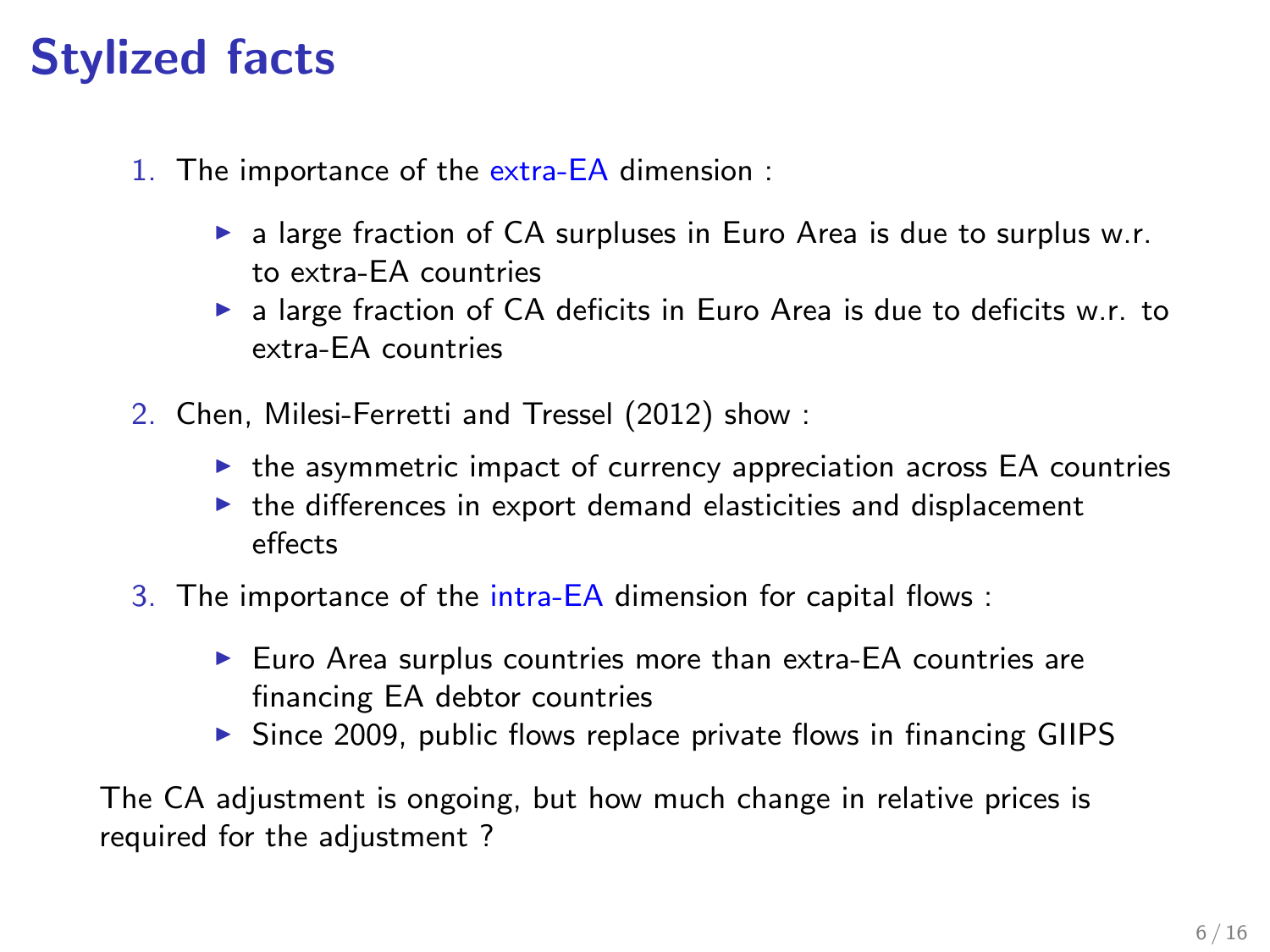# Fundamental mechanism of CA rebalancing and the transfer problem

- $\triangleright$  Ohlin's income effect :
	- $\triangleright$  the CA rebalancing implies a transfer of resources from the Debtor country towards the Surplus country. This transfer lowers the income of Debtor country, lowering their demand for foreign goods, thus imports.
- $\blacktriangleright$  Keynes's terms-of-trade effect :
	- $\triangleright$  the "secondary burden" of the CA rebalancing is the change in relative prices and the deterioration of the terms-of-trade of the Debtor country.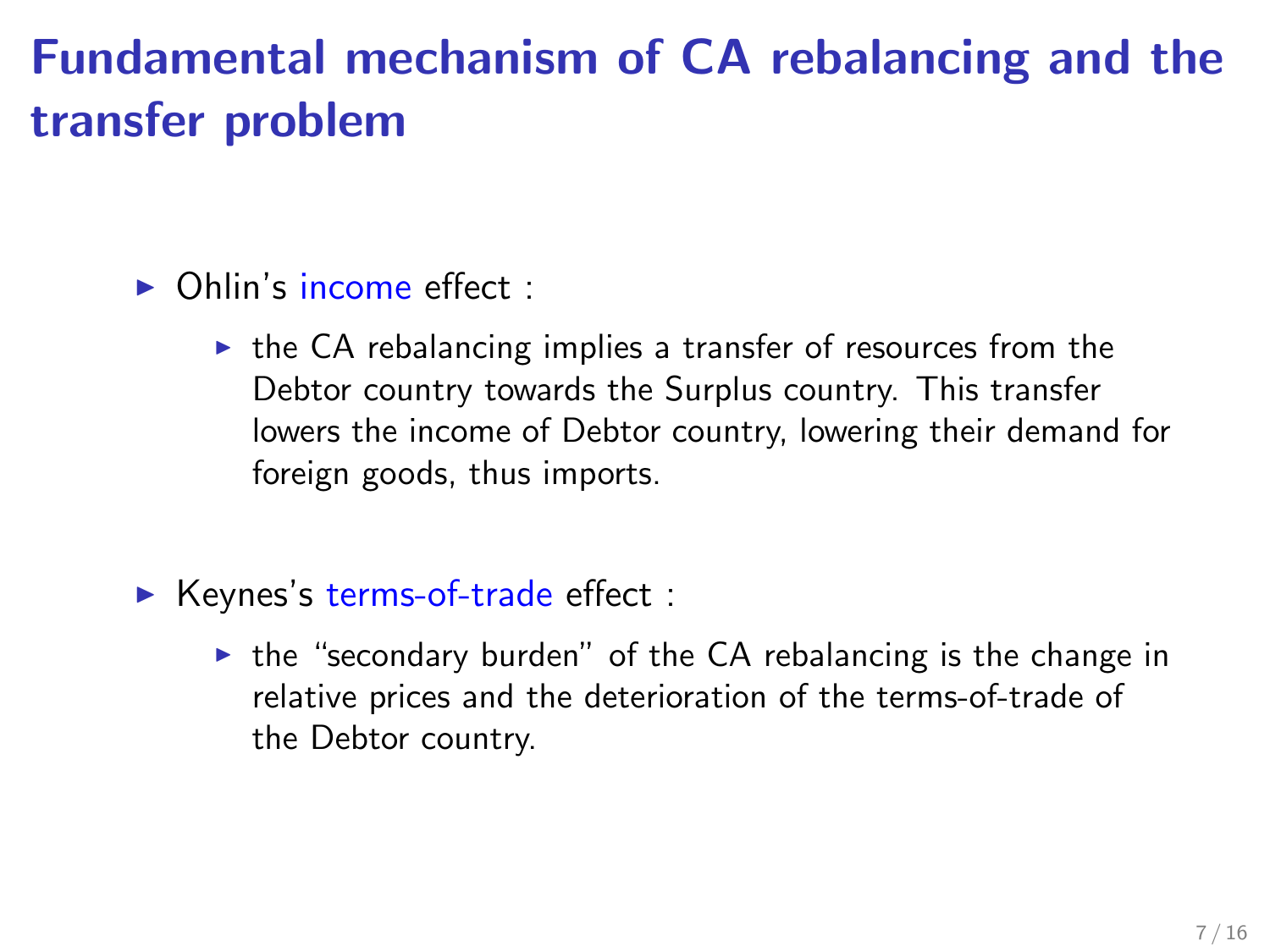# International Trade and Open Macroeconomics

 $\triangleright$  Evidence from theoretical and empirical trade literature on the role of the extensive margin:

- $\triangleright$  exporters are big and highly productive firms
- $\triangleright$  a large fraction of the growth in trade flows is due to the extensive margin
- $\triangleright$  Question: what are the consequences of an active extensive margin of trade on macroeconomic adjustment ?
	- ▶ Dekle, Eaton and Kortum (2008)
	- $\blacktriangleright$  Pappadà (2011)
	- ▶ Corsetti, Martin and Pesenti (2012)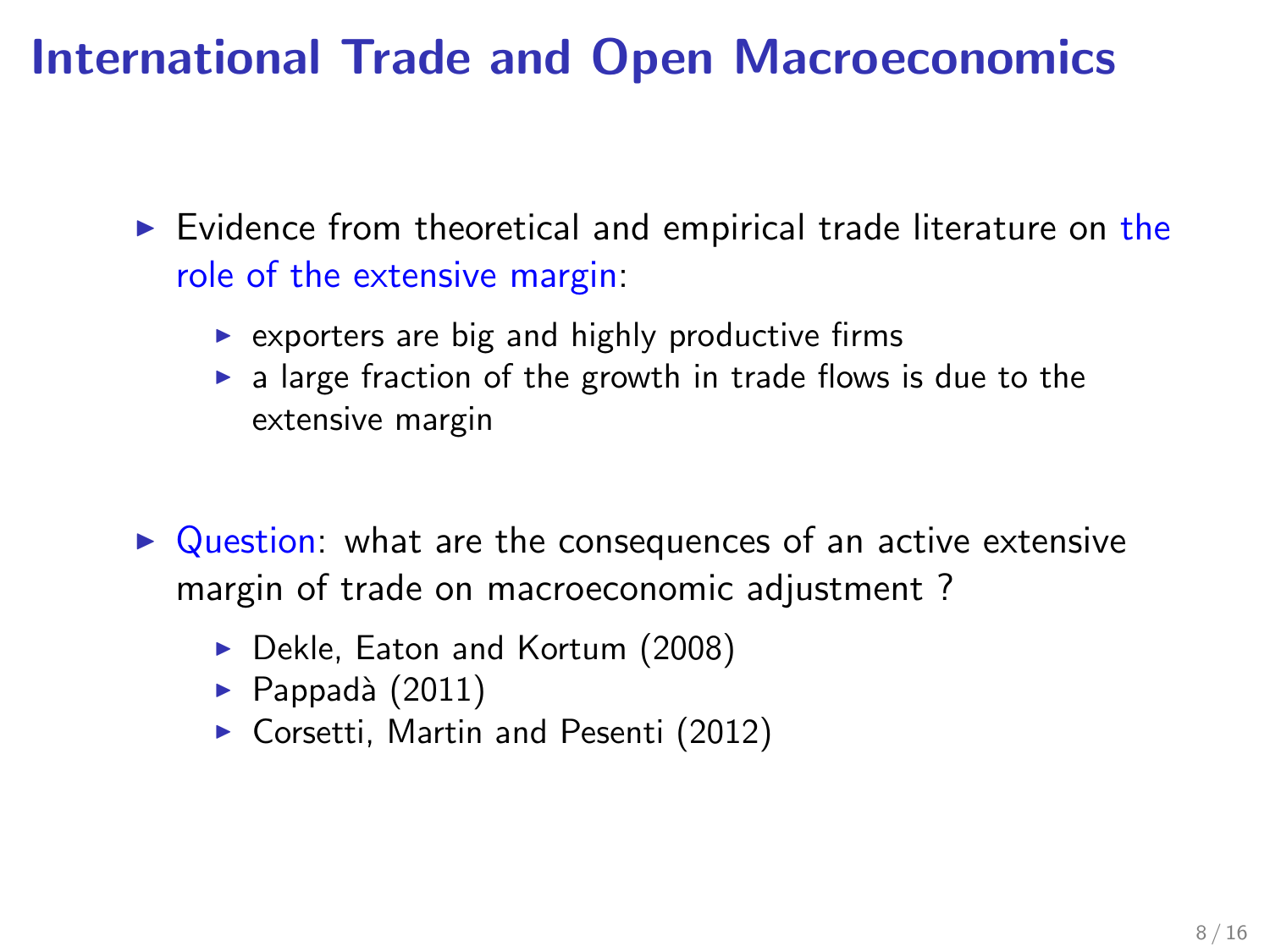## Model

A three-country general equilibrium model with a tradable and a non-tradable sectors. In both sectors, firms are heterogeneous in terms of productivity.

Denote Euro Area deficit countries (GIIPS) by D, surplus countries (Germany) by S, and Rest of the Worls by R

In each country  $i = D, S, R$ , domestic labor units are assumed to be the domestic numéraire. All prices in country  $i$  are measured in terms of country *i* units of labor. This means that unit wages are  $w_i = 1 \forall i$ .

There are three bilateral exchange rates :

$$
\varepsilon_{D,S} = \frac{w_S}{w_D} \qquad \varepsilon_{D,R} = \frac{w_R}{w_D} \qquad \varepsilon_{S,R} = \frac{\varepsilon_{D,R}}{\varepsilon_{D,S}}
$$

The exchange rate  $\varepsilon_D$  is defined as units of Deficit labor per unit of Surplus labor. An upward (downward) change in  $\epsilon_D$  therefore refers to a depreciation (appreciation) of Deficit labor vs. Surplus labor.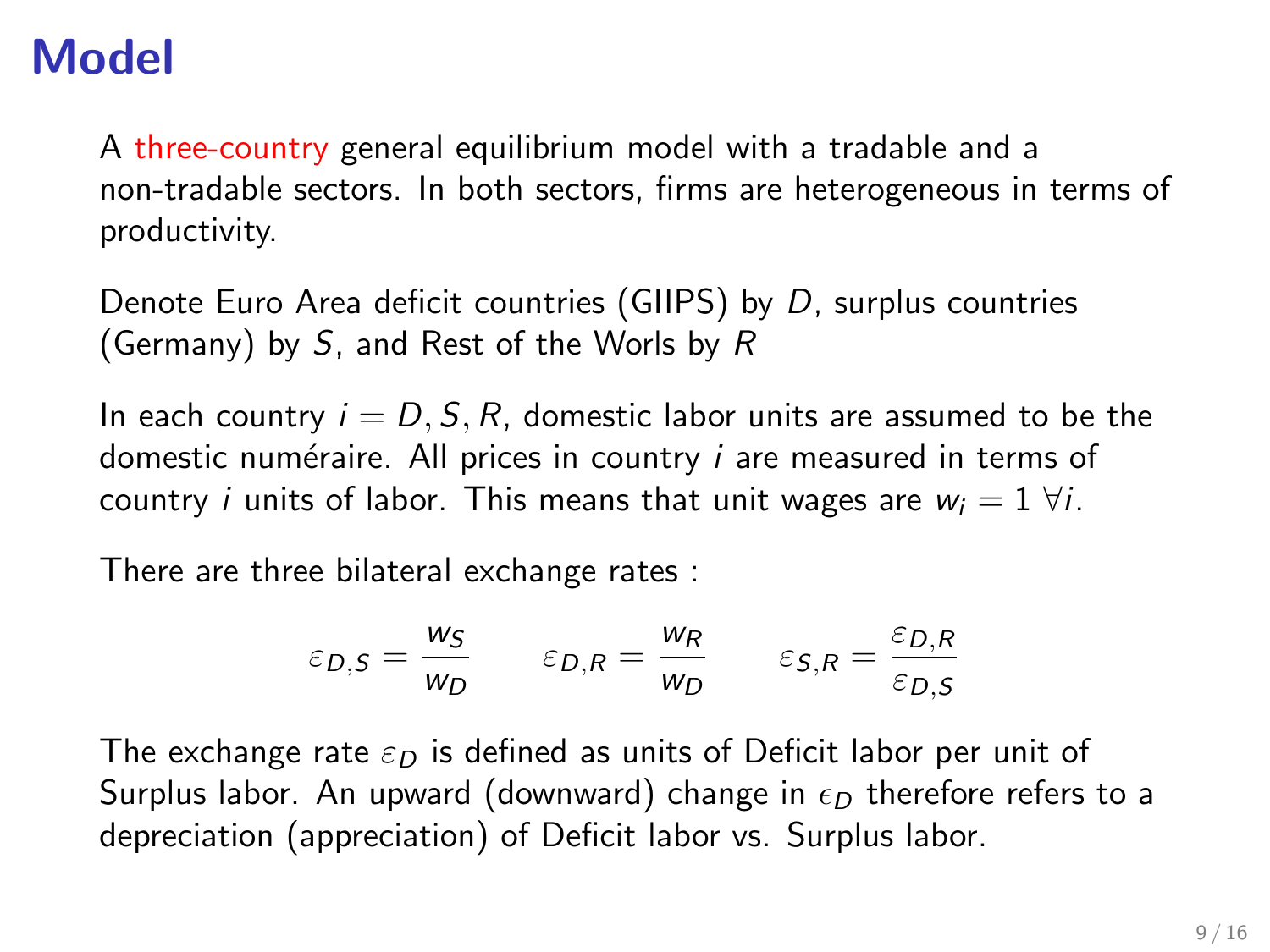#### **Households**

The household maximizes utility from consumption

$$
C_i = \left[k^{\frac{1}{\theta}}C_{i,T}^{\frac{\theta-1}{\theta}} + (1-k)^{\frac{1}{\theta}}C_{i,N}^{\frac{\theta-1}{\theta}}\right]^{\frac{\theta}{\theta-1}}
$$

The consumer price index for country  $i$  is :

$$
P_i = \left[kP_{i,T}^{1-\theta} + (1-k)P_{i,N}^{1-\theta}\right]^{\frac{1}{1-\theta}}
$$

The basket of goods  $C_{i,T}$  is defined over a continuum of tradable goods  $\omega \in \Omega_i$ :

$$
C_{i,T}=\left[\int_{\omega\in\Omega_i}c(\omega)^{\frac{\sigma-1}{\sigma}}d\omega\right]^{\frac{\sigma}{\sigma-1}}
$$

The Home price index for tradable goods is :

$$
P_{i,T}=\left[\int_{\omega\in\Omega_i}\rho(\omega)^{1-\sigma}d\omega\right]^{\frac{1}{1-\sigma}}
$$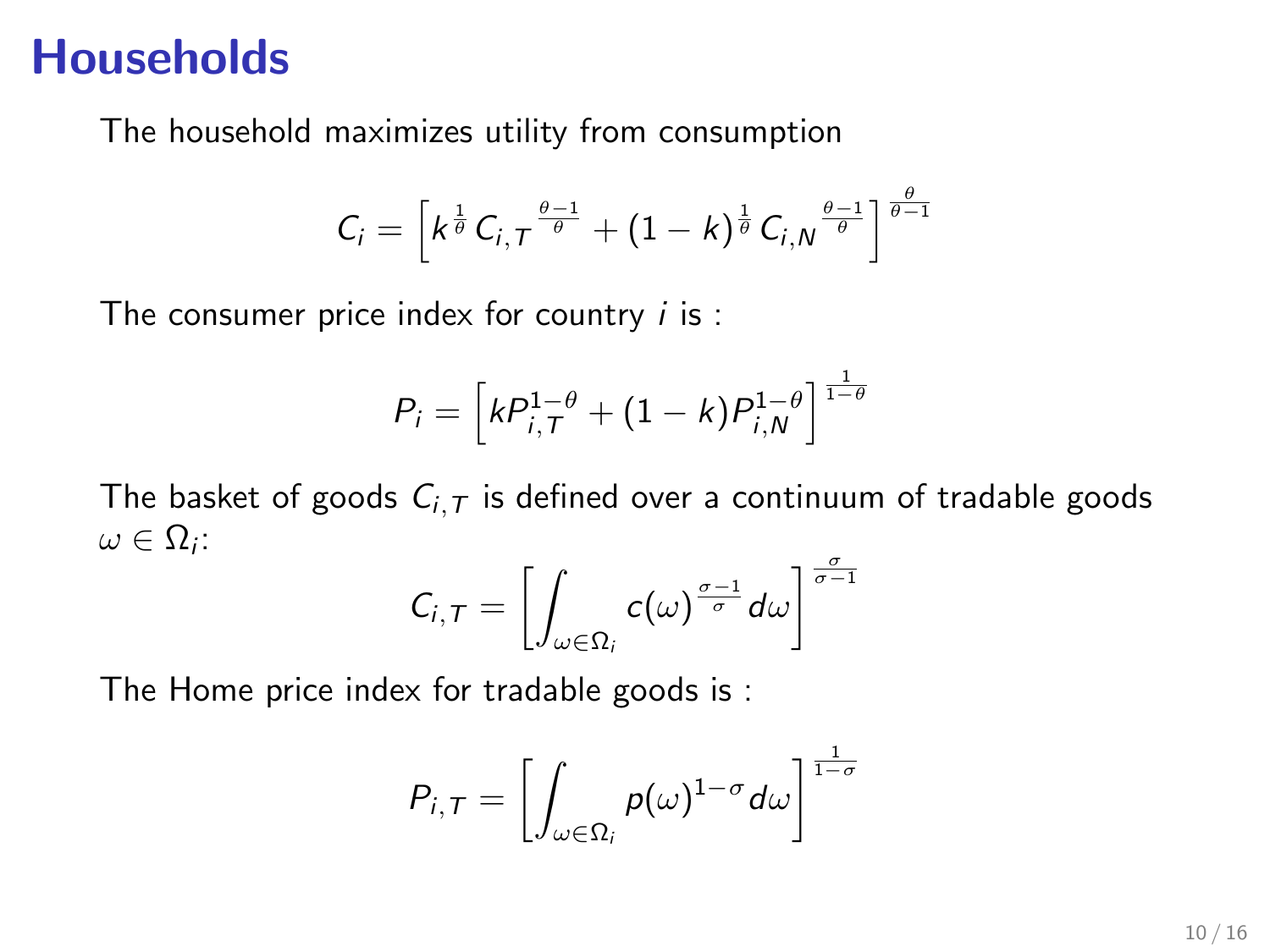#### Firms

A firm with a productivity level x is able to produce x units of good using one unit of labor.

In each country *i*, firms selling their goods in the domestic market pay a fixed cost of production  $F_{i,d}$  expressed in units of labor of country *i*.

The fixed cost is assumed to be the same in the tradable and non-tradable sectors. When firms in the tradable sector export goods, they incur the iceberg transport cost  $\tau > 1$ 

In each country i, exporting firms have to pay a fixed cost of production  $F_{i,EXP} \geq F_{i,d}$ , expressed in units of labor of country *i*.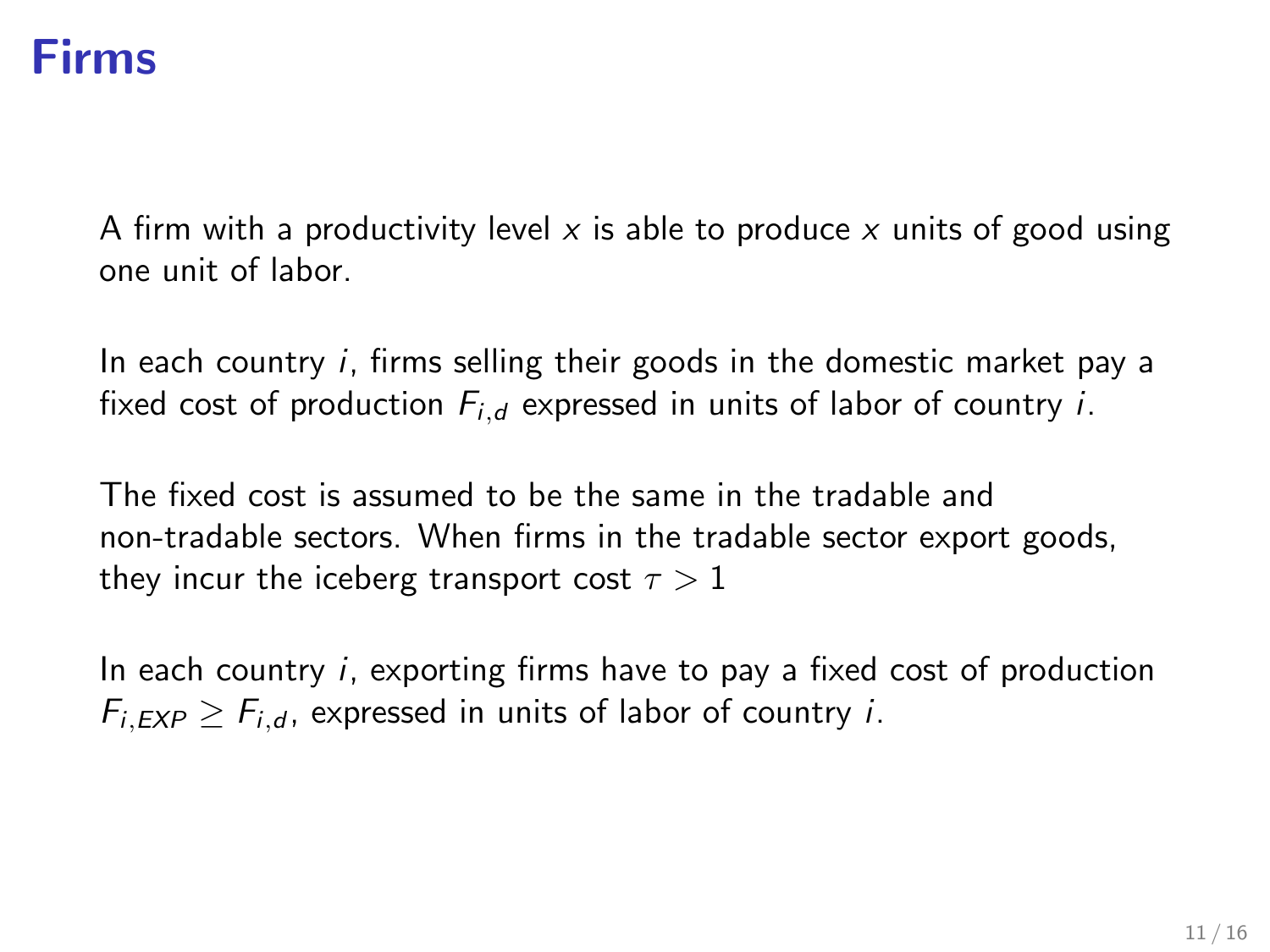#### Prices and profits

Prices are set by profit maximizing firms as a constant mark-up  $\phi = \frac{\sigma}{\sigma - 1}$ over marginal costs. All prices are denominated in units of labor of the country where they are produced.

Prices of tradable goods are:

$$
p_{i,d}(x) = \frac{\phi}{x} \qquad p_{i,EXP}(x) = \frac{\tau\phi}{x}
$$

Firm productivity is Pareto distributed with a scale parameter  $\bar{x}$  and a shape parameter  $\gamma > \sigma - 1$ :

$$
G(x) = 1 - \left(\frac{\bar{x}}{x}\right)^{\gamma}
$$

Because of the Pareto assumption, the distribution of firm size is also Pareto with shape  $\psi = \frac{\gamma}{\sigma - 1}$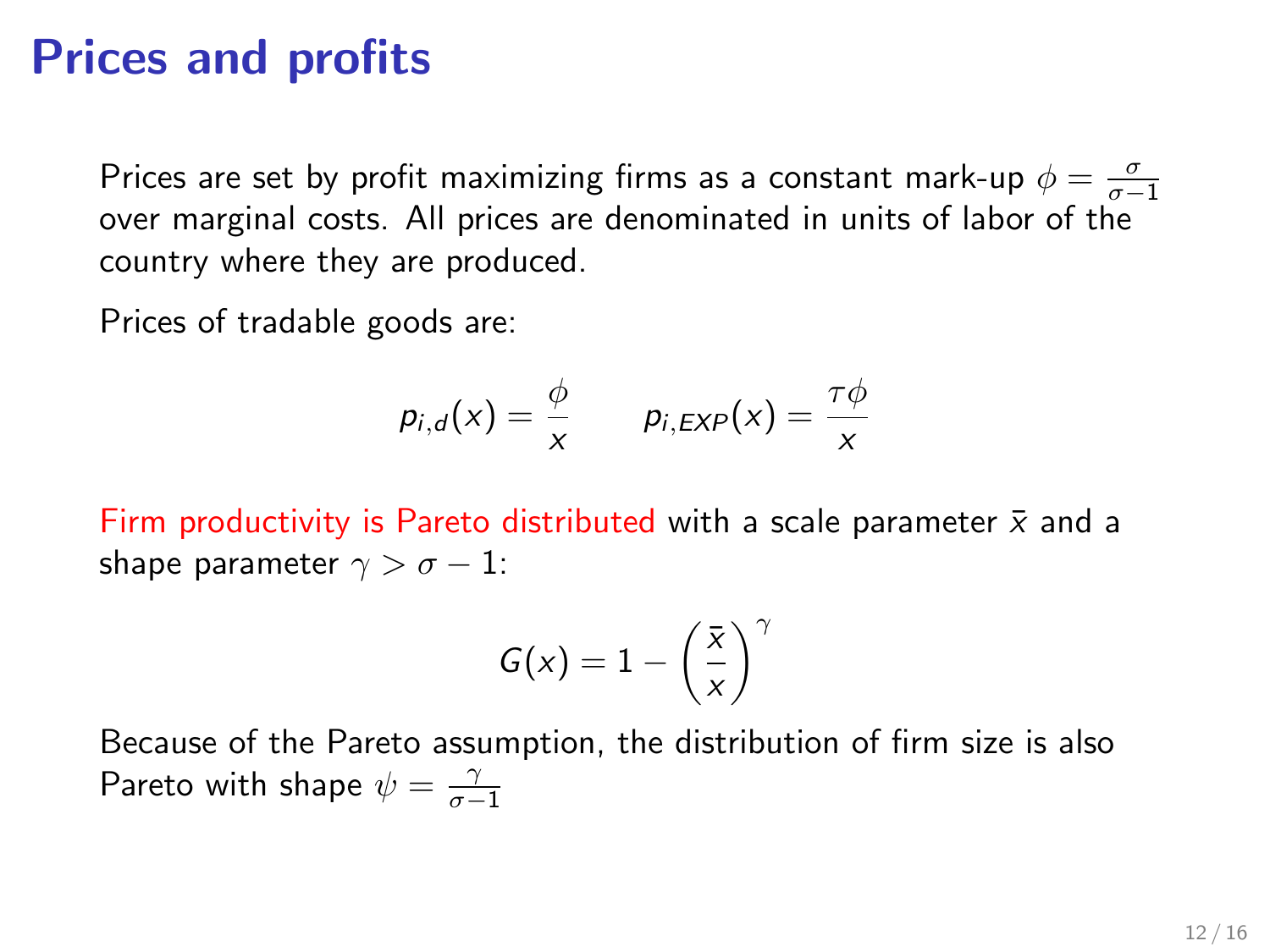#### Zero-profit conditions

In each country  $i$ , the zero-profit conditions determine the productivity thresholds  $\bar{x}_{i,d}$ ,  $\bar{x}_{i,EXP}$  and  $\bar{x}_{i,N}$ . For country D :

$$
\pi_{D,d}(x) = \frac{1}{\sigma} \left[ \frac{p_{D,d}(\bar{x}_{D,d})}{P_{D,T}} \right]^{1-\sigma} P_{D,T} C_{D,T} - F_{D,d} = 0
$$

$$
\pi_{D,EXP}^S(x) = \frac{1}{\sigma} \left[ \frac{\frac{1}{\varepsilon_{D,S}} p_{D,EXP}(\bar{x}_{D,EXP})}{P_{S,T}} \right]^{1-\sigma} P_{S,T} C_{S,T} - \frac{F_{D,EXP}}{\varepsilon_{D,S}} = 0
$$

$$
\pi_{D,N}(x) = \frac{1}{\sigma} \left[ \frac{p_{D,N}(\bar{x}_{D,N})}{P_{D,N}} \right]^{1-\sigma} P_{D,N} C_{D,N} - F_{D,d} = 0
$$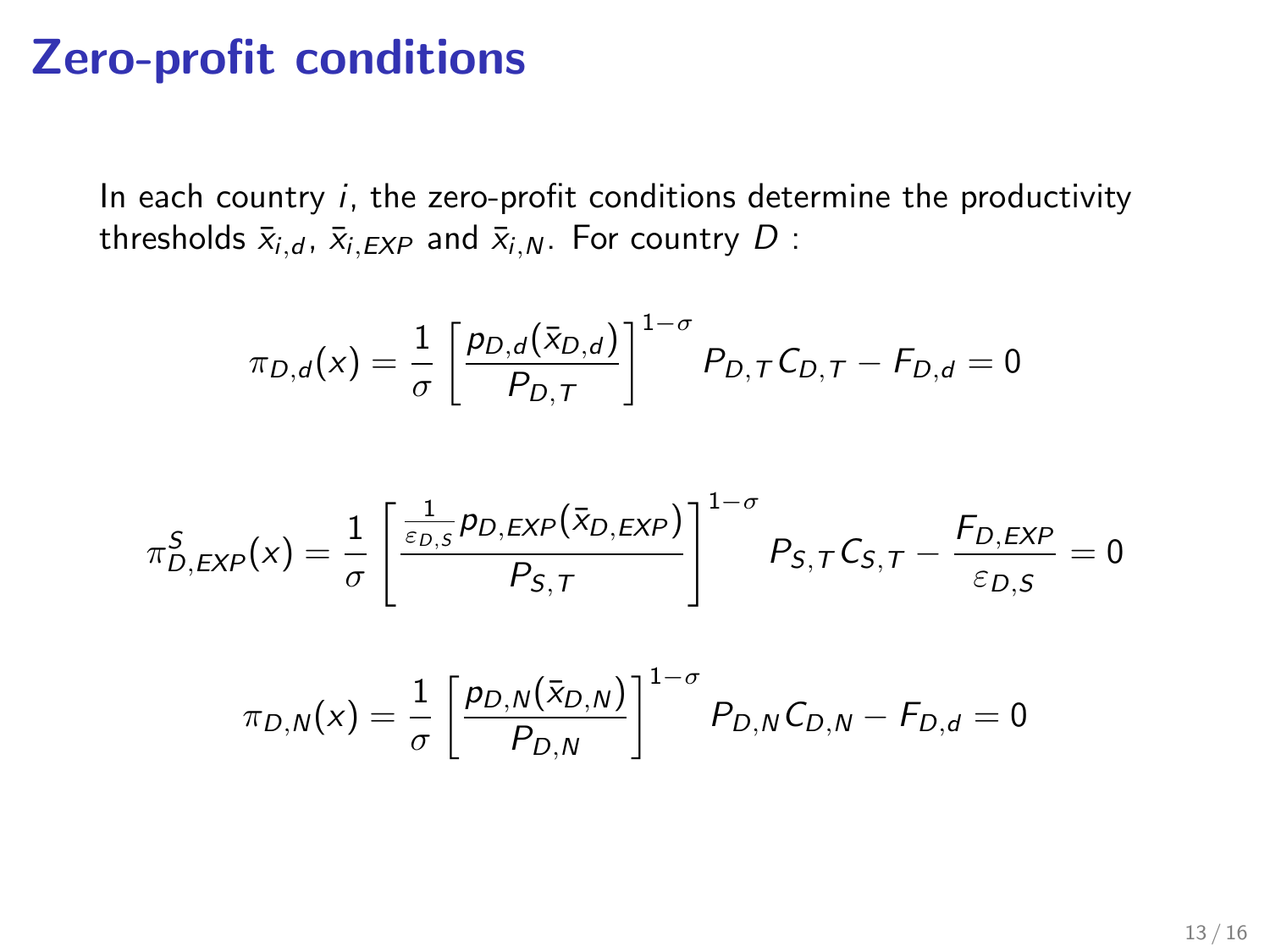# **Equilibrium**

The zero-profit conditions and the aggregate budget constraint in each country *i* jointly determine :

- ighthrow the equilibrium productivity thresholds  $\overline{x}_{i,d}$ ,  $\overline{x}_{i,N}$ ,  $\overline{x}_{i,EXP}$
- In the bilateral exchange rates  $\varepsilon_{D,S}$  and  $\varepsilon_{D,R}$ .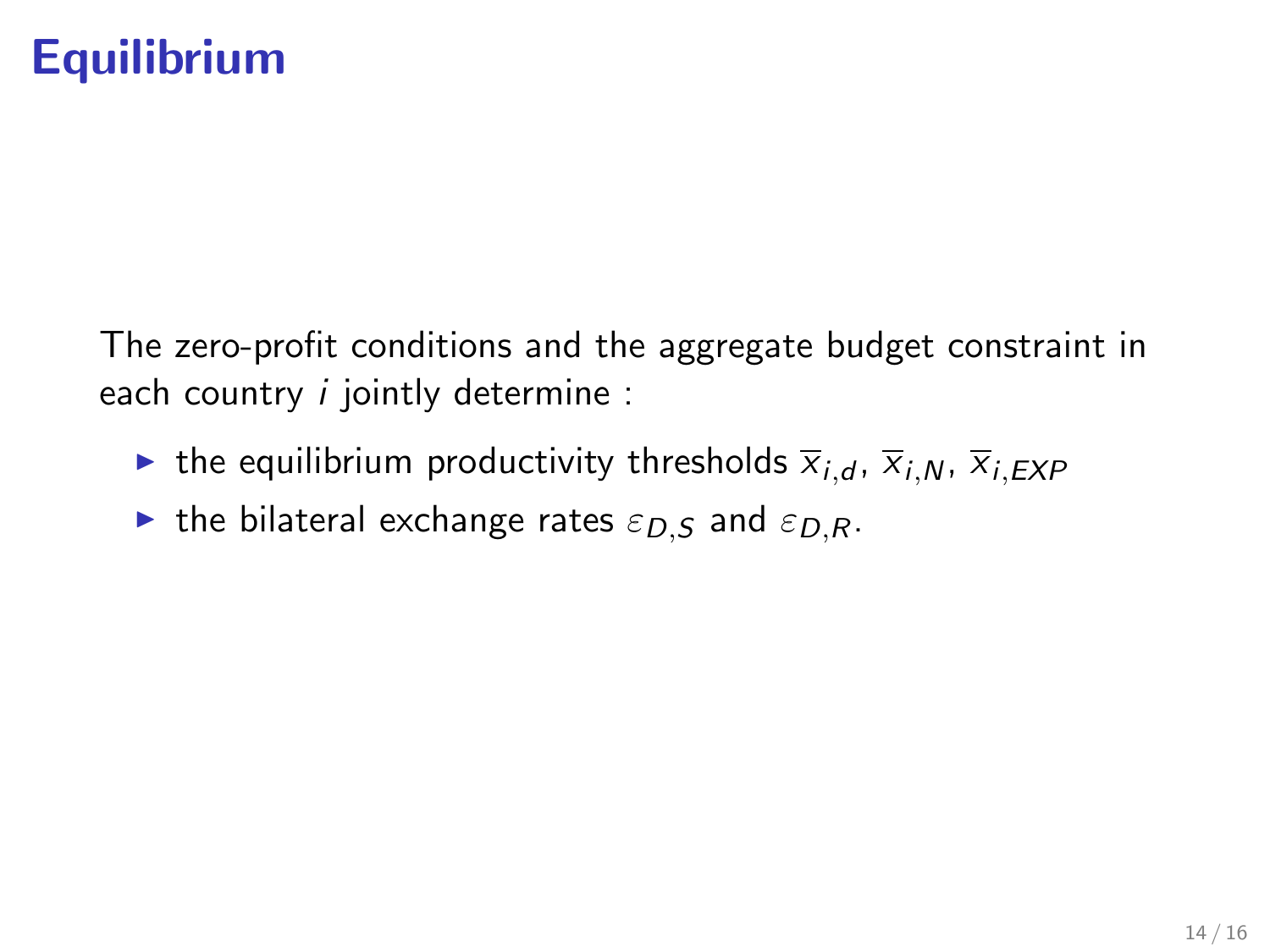## Extensive and Intensive Margins of CA adjustment

Consider the intra-EA adjustment between Deficit and Surplus country. Symmetrical equilibrium, only tradable sector. Denote the transfer of resources that balances  $CA_D$  as  $T_{D,S}$ .

The impact of the transfer on  $EXP_{DS}$  is :



- Ohlin and Keynes effects at the intensive and extensive margin
- In the role of firm size dispersion  $\psi_D$